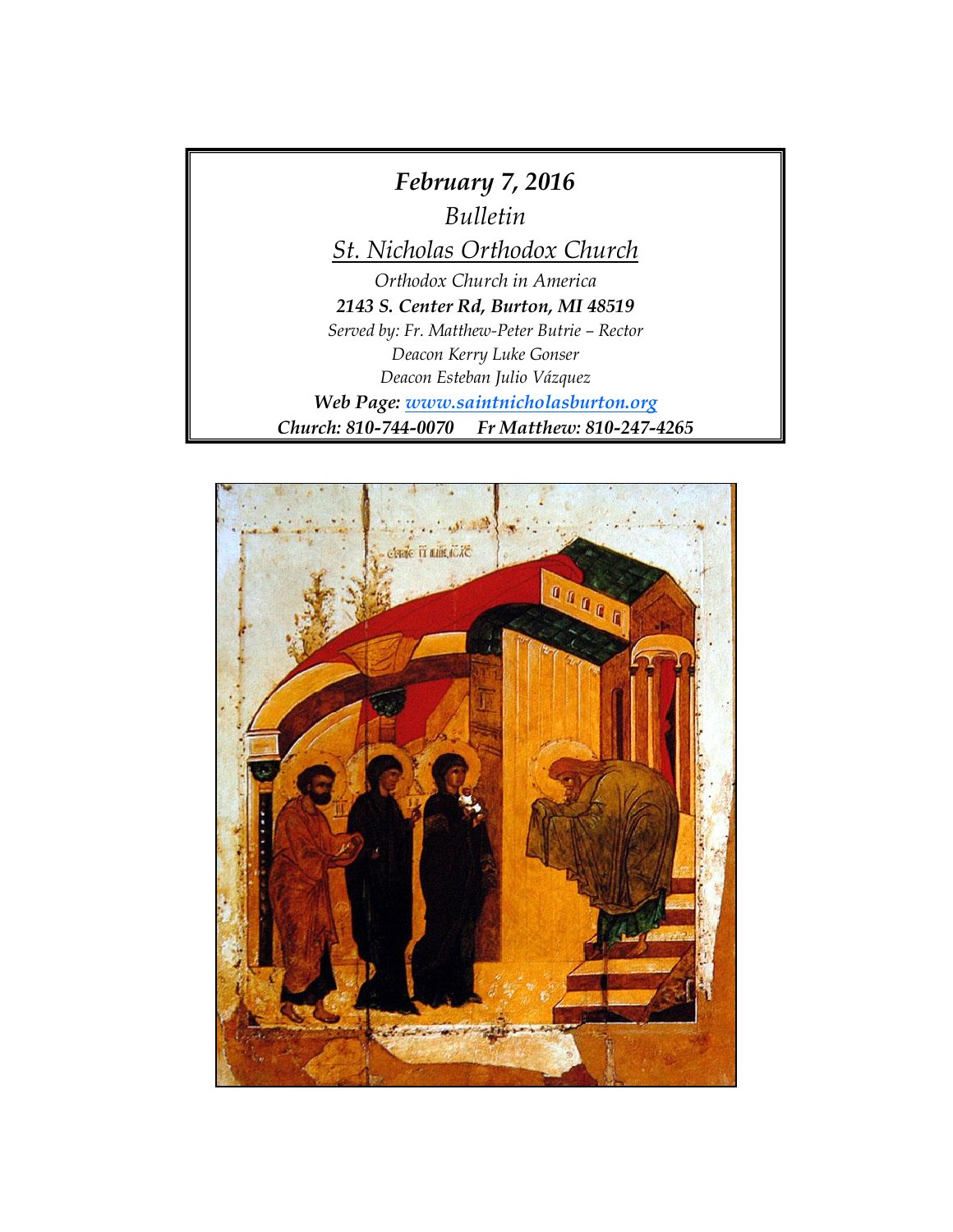#### **SUNDAY, FEBRUARY 7, 2016 36th SUNDAY AFTER PENTECOST** — **Tone 3. Afterfeast of the Meeting**. **St. Parthenius, Bishop of Lampsacus on the Hellespont (4th c.). Ven. Luke of Hellas (ca. 946). The 1,003 Martyrs of Nicomedia (303).**

# **FIRST ANTIPHON**

My heart is indicting a good matter; I speak of the things which I have made to the King. **Through the prayers of the Theotokos, O Savior, save us!**

My tongue is the pen of a ready writer; full of grace are thy lips. Therefore God hath blest thee forever. **Through the prayers of the Theotokos, O Savior, save us!**

Glory to the Father and to the Son and to the Holy Spirit, now and ever and unto ages of ages. Amen. **Through the prayers of the Theotokos, O Savior, save us!**

## **SECOND ANTIPHON**

Gird Thy sword upon Thy thigh, O mighty one, in Thy glory and Thy beauty! **Save us, O Son of God, carried in the arms of Simeon the righteous, save us who sing to Thee: Alleluia!**

The scepter of Thy kingdom is a righteous scepter. **Save us, O Son of God, carried in the arms of Simeon the righteous, save us who sing to Thee: Alleluia!**

Glory to the Father and to the Son and to the Holy Spirit, now and ever and unto ages of ages. Amen. Onlybegotten Son and immortal Word of God, Who for our salvation didst will to be incarnate of the holy Theotokos and ever-virgin Mary, Who without change became man and wast crucified, Who art one of the Holy Trinity, glorified with the Father and the Holy Spirit: O Christ our God, trampling down death by death, save us!

# **THIRD ANTIPHON**

#### **Hear, O daughter, consider, and incline your ear; forget your people and your father's house.**

**(Tone 1)** Rejoice, O Virgin Theotokos, Full of Grace! / From you shone the Sun of Righteousness, Christ our God, / enlightening those who sat in darkness. / Rejoice and be glad, O righteous Elder: / you accepted in your arms the Redeemer of our souls, / Who grants us the Resurrection!

#### **Even the rich among the people shall entreat your favor.**

**(Tone 1)** Rejoice, O Virgin Theotokos, Full of Grace! / From you shone the Sun of Righteousness, Christ our God, / enlightening those who sat in darkness. / Rejoice and be glad, O righteous Elder: / you accepted in your arms the Redeemer of our souls, / Who grants us the Resurrection!

#### **I will make your name to be remembered in all generations.**

**(Tone 1)** Rejoice, O Virgin Theotokos, Full of Grace! / From you shone the Sun of Righteousness, Christ our God, / enlightening those who sat in darkness. / Rejoice and be glad, O righteous Elder: / you accepted in your arms the Redeemer of our souls, / Who grants us the Resurrection!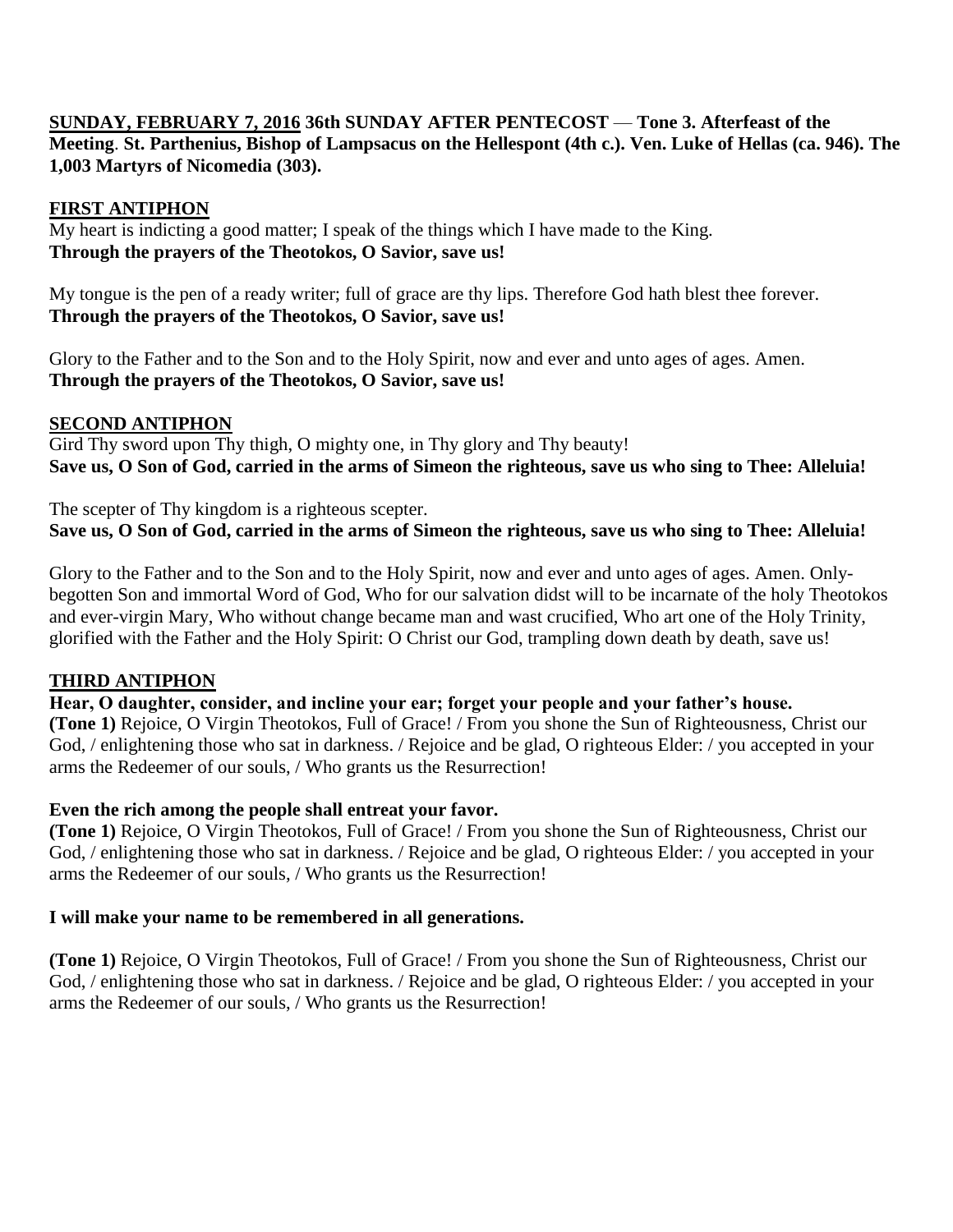## **TROPARIA**

**(Tone 3)** Let the heavens rejoice! Let the earth be glad! For the Lord has shown strength with His arm. He has trampled down Death by death. He has become the first-born of the dead. He has delivered us from the depths of Hell, and has granted to the world great mercy.

**(Tone 1)** Rejoice, O Virgin Theotokos, Full of Grace! / From you shone the Sun of Righteousness, Christ our God, / enlightening those who sat in darkness. / Rejoice and be glad, O righteous Elder: / you accepted in your arms the Redeemer of our souls, / Who grants us the Resurrection!

**(Tone 4)** In truth you were revealed to your flock as a rule of faith, a model of meekness, and teacher of abstinence, so you won the heights by humility, and riches by poverty, O Holy Father Nicholas, intercede with Christ God to save our souls.

## **KONTAKION**

**(Tone 1)** By Thy Nativity Thou didst sanctify the Virgin's womb! And didst bless Simeon's hands, O Christ God. Now

Thou hast come and saved us through love. Grant peace to all Orthodox Christians, O only Lover of Man!

#### *The Prokeimenon in the Third Tone:* **Sing praises to our God, sing praises; / Sing praises to our King, sing praises!**

#### *v.* **Clap your hands, all ye people, shout to God with loud songs of joy.**

#### **THE READING FROM THE SECOND EPISTLE OF THE HOLY APOSTLE PAUL TO THE CORINTHIANS (6:1-10)**

*Brethren:* Working together with Christ, then, we entreat you not to accept the grace of God in vain. For He says, "At the acceptable time I have listened to you, and helped you on the day of salvation." Behold, now is the acceptable time; behold, now is the day of salvation. We put no obstacle in any one's way, so that no fault may be found with our ministry, but as servants of God we commend ourselves in every way: through great endurance, in afflictions, hardships, calamities, beatings, imprisonments, tumults, labors, watching, hunger; by purity, knowledge, forbearance, kindness, the Holy Spirit, genuine love, truthful speech, and the power of God; with the weapons of righteousness for the right hand and for the left; in honor and dishonor, in ill repute and good repute. We are treated as impostors, and yet are true; as unknown, and yet well known; as dying, and behold we live; as punished, and yet not killed; as sorrowful, yet always rejoicing; as poor, yet making many rich; as having nothing, and yet possessing everything.

#### *Alleluia, Tone 3*

*v.* **In Thee, O Lord, have I placed my hope; let me not be put to shame.**

#### *v.* **Be Thou a God of protection for me, a house of refuge in order to save me.**

#### **THE HOLY GOSPEL ACCORDING TO SAINT MATTHEW (25:14-30)**

The Lord said to those who came to Him: "For it will be as when a man going on a journey called his servants and entrusted to them his property; to one he gave five talents, to another two, to another one, to each according to his ability. Then he went away. He who had received the five talents went at once and traded with them; and he made five talents more. So also, he who had the two talents made two talents more. But he who had received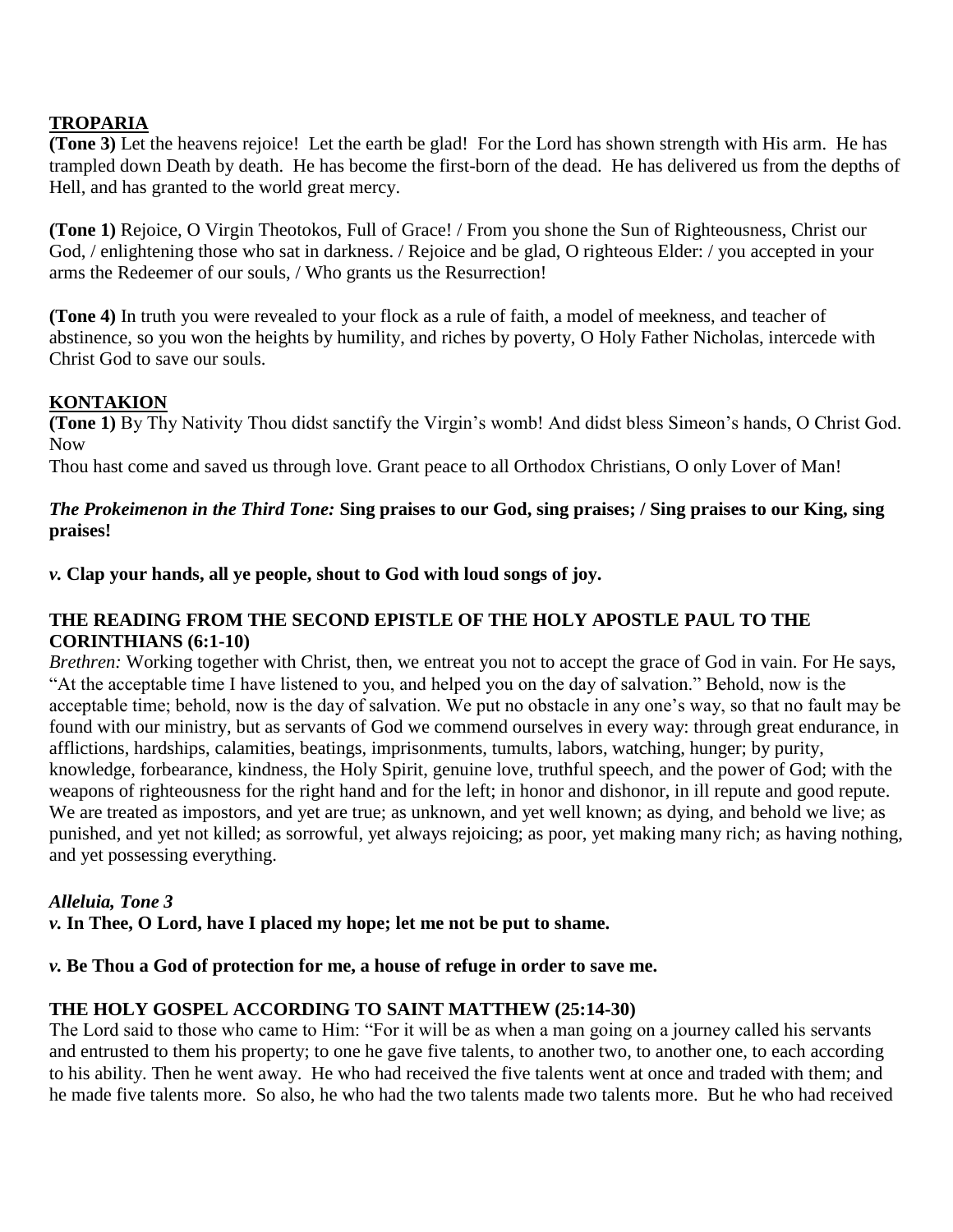the one talent went and dug in the ground and hid his master's money. Now after a long time the master of those servants came and settled accounts with them. And he who had received the five talents came forward, bringing five talents more, saying, 'Master, you delivered to me five talents; here I have made five talents more.' His master said to him, 'Well done, good and faithful servant; you have been faithful over a little, I will set you over much; enter into the joy of your master.' And he also who had the two talents came forward, saying, 'Master, you delivered to me two talents; here I have made two talents more.' His master said to him, 'Well done, good and faithful servant; you have been faithful over a little, I will set you over much; enter into the joy of your master.' He also who had received the one talent came forward, saying, 'Master, I knew you to be a hard man, reaping where you did not sow, and gathering where you did not winnow; so I was afraid, and I went and hid your talent in the ground. Here you have what is yours.' But his master answered him, 'You wicked and slothful servant! You knew that I reap where I have not sowed, and gather where I have not winnowed? Then you ought to have invested my money with the bankers, and at my coming I should have received what was my own with interest. So take the talent from him, and give it to him who has the ten talents. For to everyone who has will more be given, and he will have abundance; but from him who has not, even what he has will be taken away. And cast the worthless servant into the outer darkness; there men will weep and gnash their teeth."

#### **COMMUNION HYMN**

Praise the Lord from the heavens! Praise Him in the highest! Alleluia! Alleluia! Alleluia!

#### **Parish Health Inventory (continued)**

#### **3. Diversity.**

None of the growing parishes represented at the workshop was dominated by a single, "traditionally Orthodox" ethnic background. Newer parishes were not "ethnically consistent," while older parishes had often transitioned into pan-Orthodox communities or convert-centric parishes. Participants also noted the importance of generational and economic diversity among their parishioners.

#### **4. Find a ministry.**

While many workshop attendees mentioned the need to be sensitive of various levels of engagement on the part of parishioners, efforts to encourage everyone to "find a ministry" were seen as central in a growing parish. Many parishes reported a broad set of ministry areas—"something for everyone." [One parish reported how it had developed 37 distinct ministry areas.] Equally important is the identification of members' gifts and talents and channeling them for proper use within the Church.

#### **5. Say "thank you" often.**

Perhaps the simplest yet most commonly expressed idea from participants was the tremendous importance of clergy and lay leaders expressing collective—and personal—thanks to parishioners for their good efforts. A measure of praise and appreciation goes a long way in building a hopeful community outlook.

#### **6. "Yes more than no."**

There was a palpable sense among the workshop's clergy participants that in order to help parishioners connect with the work of the parish, lay persons need to be trusted. Efforts to delegate abound. In growing parishes, fresh new ideas are more often met with "okay, lets try that" than "not in this parish" or—even worse—"we've never done it that way before."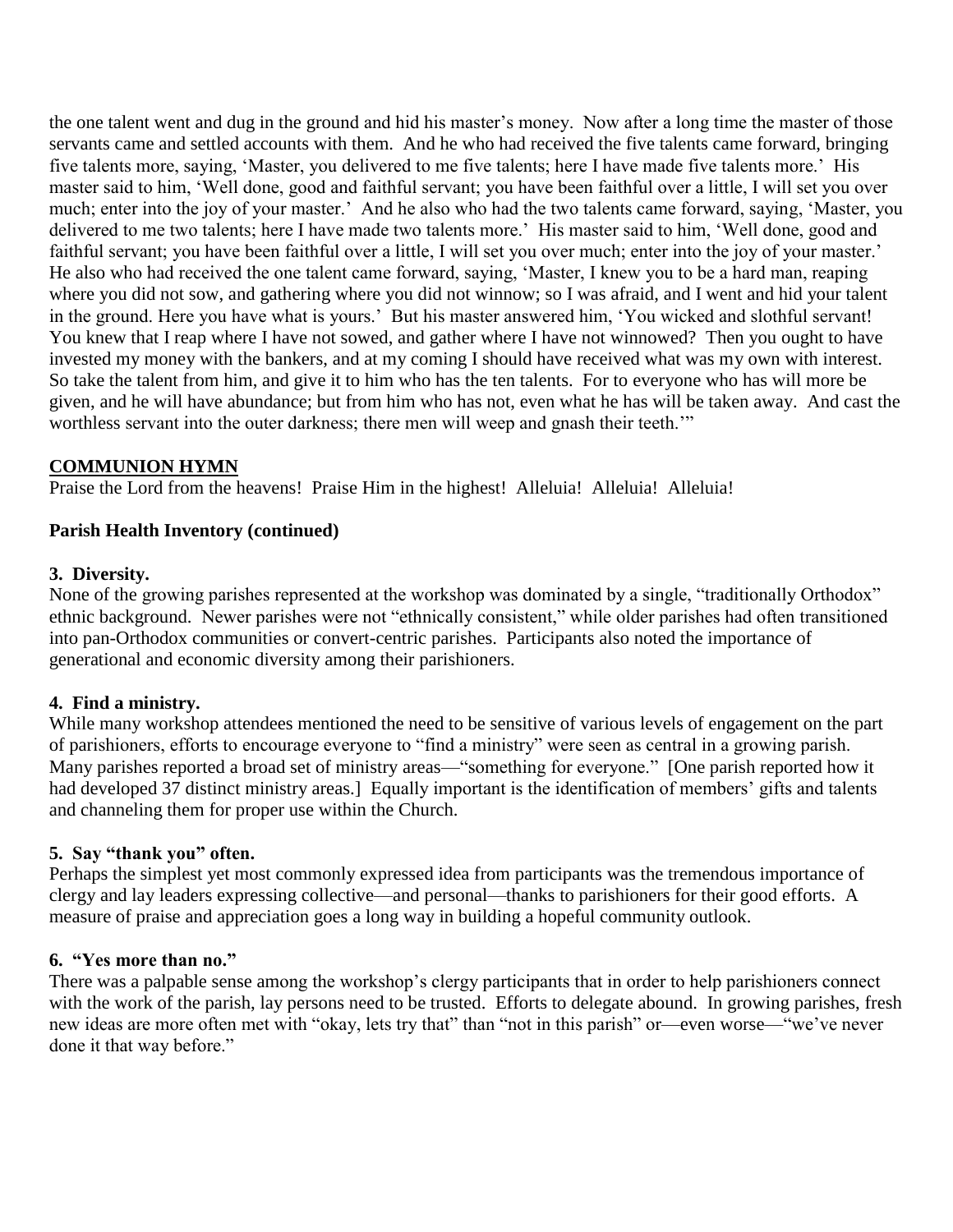#### **7. Web sites and social media.**

Participants almost universally agreed on the importance of effective web sites and a social media presence. Many of them mentioned that their web site and/or Facebook presence were by far the primary ways enquirers— Orthodox and non-Orthodox alike—find the parish. E-mail and blogs were also mentioned as important tools in parish communication.

#### **8. Limited fundraising.**

When the commitment to stewardship is evident, fundraising efforts become quite secondary, often limited to specific fellowship or charitable causes rather than "making ends meet." Growing parishes tend to expend little energy on fundraising, and many do not engage in it at all.

February 7, 2016



#### **CANDLE INTENTIONS FOR THE HEALTH AND BLESSINGS OF**

| Fr. Joe, Fr. Moses, Fr. Lavrenty, Deacon Anthony, Aaron, John, Gloria, Laurie, |  |
|--------------------------------------------------------------------------------|--|
| Anne, Anna, Walt & Zina, Dorothy, Jeanette, Reggie, Stojan & Mira, Bosa,       |  |
|                                                                                |  |
|                                                                                |  |
| Gloria Zelenko, John & Rose Goodman, Anna Branoff, Thomka Brayanis,            |  |
| Jo Ann Havens, Helen Iwanoff, Lydia Keeler, Peter & Olga Samaras, Anne Smith,  |  |
|                                                                                |  |
| Family in Ukraine, Nadja, Auden, Sean, Heather, Raegan, Chris, Teri, Hayden,   |  |
|                                                                                |  |
|                                                                                |  |

### **CANDLE INTENTIONS FOR ALL THOSE IN BLESSED REPOSE**

| Nicholas Brock on the anniversary of his death <b><i>manufacture in the manufacture of the stephanic</i></b> , Ian, |                     |
|---------------------------------------------------------------------------------------------------------------------|---------------------|
|                                                                                                                     | Katelyn & Alexandra |
|                                                                                                                     |                     |
|                                                                                                                     |                     |
| ETERNAL LIGHT AT THE ALTAR                                                                                          |                     |
| Sam Panoff-Memory Eternal                                                                                           | <b>Adams Family</b> |

ခရွို့လ ခရွို့လ ခရွို့လ ခရွို့လ ခရွို့လ ခရွို့လ ခရွို့လ ခရွို့လ ခရွို့လ ခရွို့လ ခရွို့လ ခရွို့လ ခရွို့လ ခရွို့လ

Welcome all of our friends and visitors to St. Nicholas! Please join us for fellowship, coffee and pastries in our parish hall.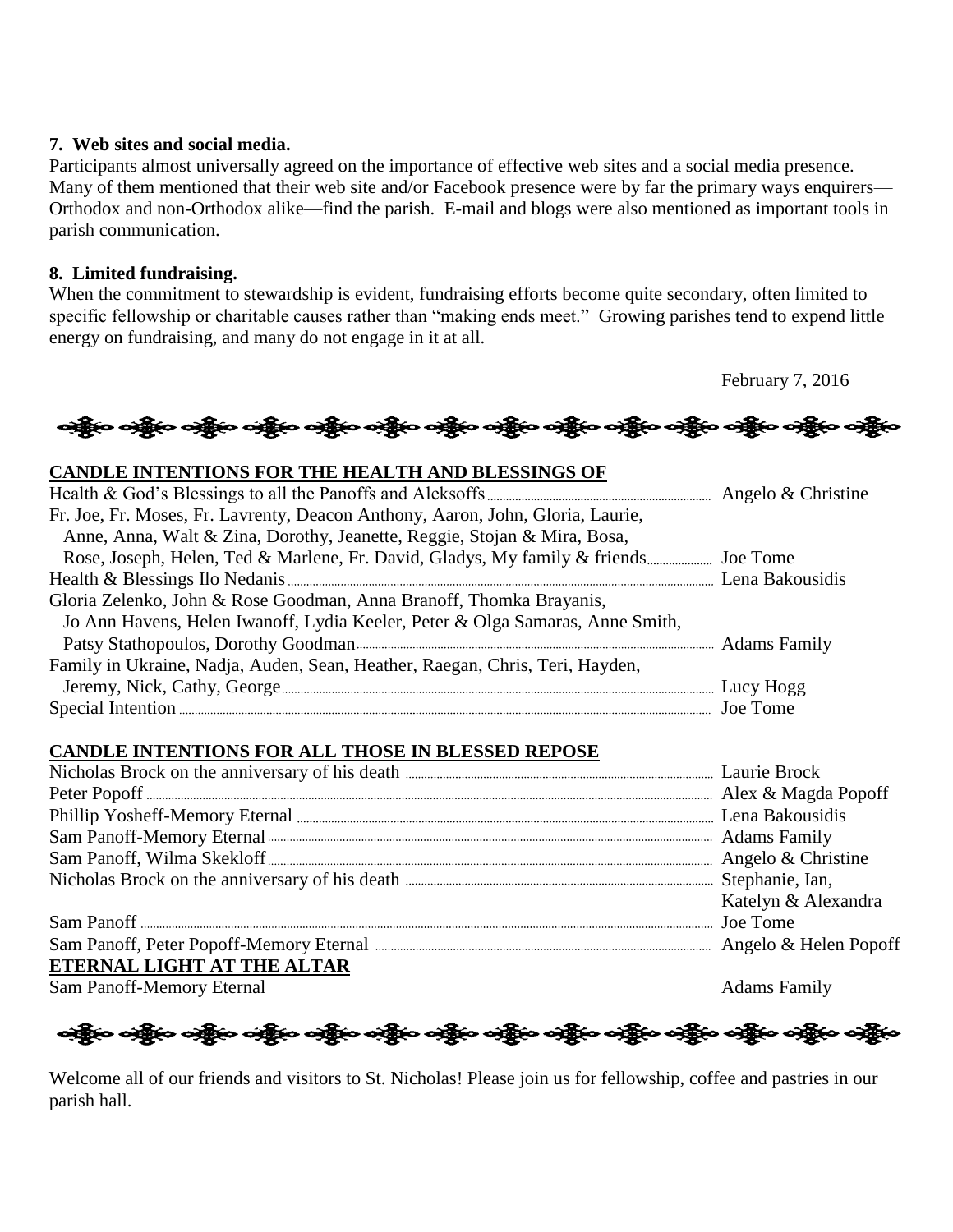Coffee and pastries are being donated today in memory of Kosta Papalazarou-13yrs blessed repose by his family.

**ST. CATHERINE'S LEAGUE** will meet today during coffee hour. New members are always welcome.

**SONS AND DAUGHTERS OF SAINT NICHOLAS** your help will be needed on Tuesday, February 9 at 10am to take down the indoor and outdoor Christmas decorations.

**ANNIVERSARY COMMITTEE** will meet on Tuesday, February 9 at 5:45 pm.

**PARISH COUNCIL** will meet on Tuesday, February 9 at 6:45 pm. This is a very important meeting; please try to be in attendance. Don't forget to take your packets home to review for the meeting.

**YEAR END STATEMENTS** for tax year 2015 have been mailed out. Please see **Debbie** if you have not received your statement or if you have any questions.

**100th ANNIVERSARY PILGRIM ICON** There is a sign-up sheet in the narthex for parishioners to take the icon to their homes a week at a time. There is a special carrying case for the icon and a card with prayers you can offer before the image of the Mother of God.

**ST. NICHOLAS BINGO DAY** will be held next Sunday, February 14 following the Divine Liturgy, join us for **lunch** and a day filled with fun and prizes as we play **BINGO**. This is the 100<sup>th</sup> Anniversary event for February. The luncheon will consist of a Sloppy Joe, Potato Chips, Broccoli Salad, Baked Beans, Dessert and Beverage. The cost for the luncheon, which includes 3 Bingo cards, will be \$10. Extra cards will be made available.

# **CHARITY MINISTRIES**

**HOPE IN A BOX** is collecting Shampoo for February. Place the items in the Blue Box in the hall. Catholic Charities Community Closet will distribute the items. We list the needs for Hope In A Box in every monthly bulletin and are listed for a three month period.

**FOOD DRIVE** Place non-perishable food items in the other blue box in the hall.

# **NORTH END SOUP KITCHEN We next serve Thursday, March 3 from 9 am to 1 pm.**

**CHEESEFARE LUNCHEON** will be held on Sunday, March 16. We are in need of volunteers to help cook, set-up/serving and clean-up. There are sign-up sheets in the parish hall.

**100th ANNIVERSARY FUNDRAISER** Saturday, September 17, 2016, a 5K run, 2 mile walk, scavenger hunt for kids at Independence Oak Park in Clarkston. Flyers are in the hall. We need sponsors and participants so please, take some flyers, and ask for sponsors and spread the word at work and school. **Please see Kristin Hart with any questions.**

#### **PARISHIONER UPDATE**

**Anne Smith** was recently hospitalized and has now moved to a rehab facility. Her address is: Marvin & Betty Danto Health Care Center, 6800 W. Maple Rd, West Bloomfield, MI 48322.